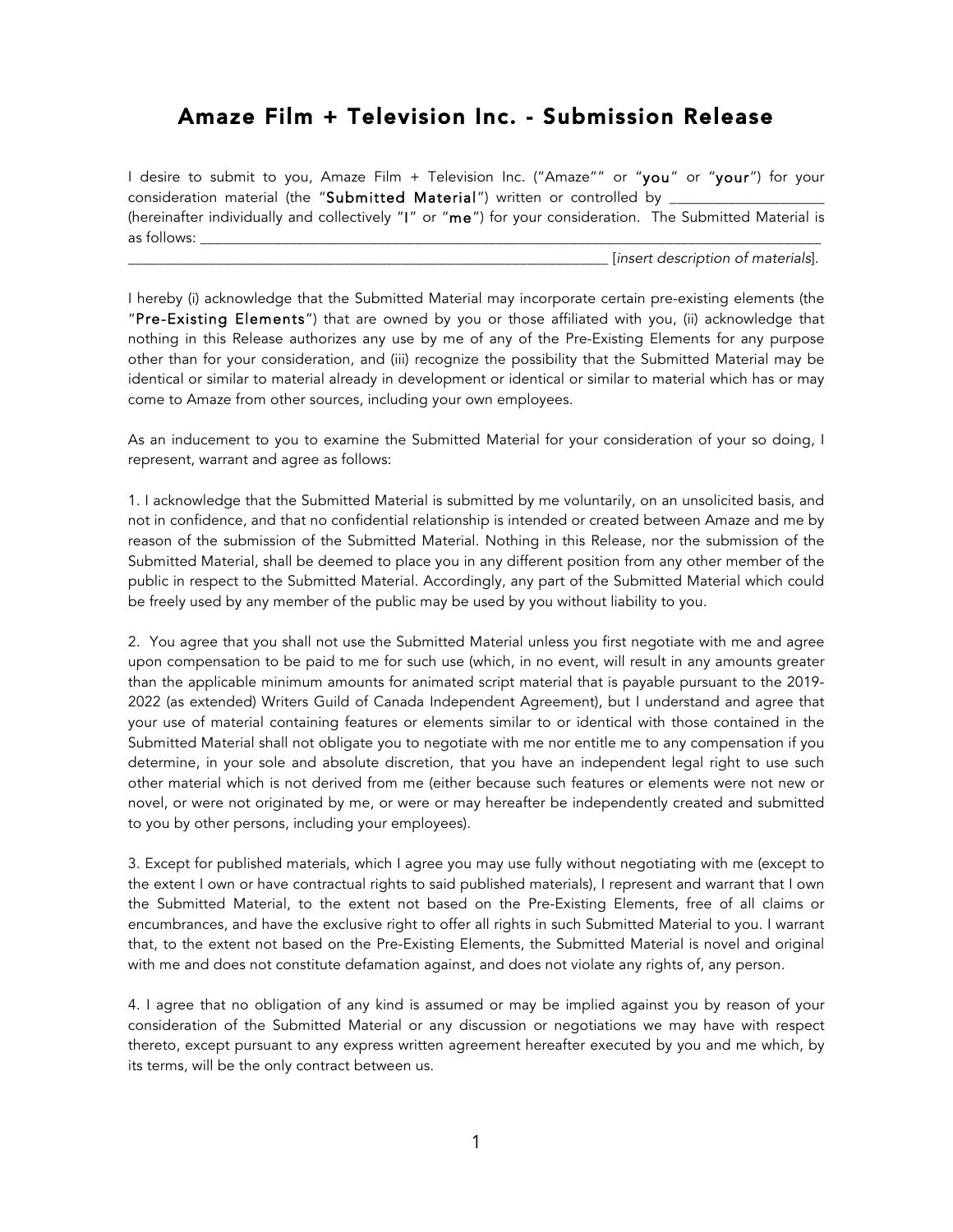5. I confirm that I have retained a copy of the Submitted Material and I release you from any liability for any loss of the Submitted Material, irrespective of whether it is lost, stolen or destroyed in transit, or while in your possession, or otherwise.

6. Except as specifically set forth in this Release, I hereby release you of and from any and all claims, demands and liabilities of every kind whatsoever, known or unknown, that may arise in relation to the Submitted Material or by reason of any claim now or hereafter made by me that you have used or appropriated the Submitted Material, except for fraud or willful injury on your part.

7. I agree to indemnify you from and against any and all claims, expenses, losses or liabilities (including, without limitation, legal fees) that may be asserted against you or incurred by you at any time in connection with the Submitted Material, or any use thereof, including, without limitation, those arising from any breach of the representations and warranties given by me herein.

8. Should any provision of this Release be void or unenforceable, such provision shall be deemed omitted, and this Release with such provision omitted shall remain in full force and effect.

9. This Release is entire. No statements or representation have been made except those expressly stated in this Release. This Release may be modified only by subsequent written agreement signed by both you and me.

10. You may freely assign your rights under this Release.

11. I hereby agree expressly for the benefit of Amaze and all subsidiaries and affiliates thereof, that I will not claim that other subsidiaries or affiliates of Amaze, their employees, agents, studios or financiers with which Amaze or its divisions, subsidiaries or affiliates has an agreement, has had, or may in the future have access to the Submitted Material other than through you; and this Release applies to all access of the Submitted Material had by any such party, even if you never submit the Submitted Material to such party.

12. If a disagreement arises in relation to this Release or the Submitted Material (including, without limitation, any claim that Amaze used any of the Submitted Material in violation of the terms of this Release that cannot be resolved amicably between us after good faith negotiations):

- a. Amaze's total liability to me for all claims, whether in copyright, contract, tort or any other cause of action, will not, in any event, exceed the applicable minimum amounts payable for animated script material that is payable pursuant to the 2019-2022 (as extended) Writers Guild of Canada Independent Production Agreement.
- b. The remedy will be limited to my right, if any, to receive money damages at law, and I will not have any right to rescind this Release or to any equitable or injunctive relief, or to enjoin or restrain the development, production, distribution or exploitation of any of our productions.
- c. Shall be heard and resolved in the courts of Ontario, Canada. We both hereby attorn to the jurisdiction of the provincial and federal courts located in the City of Toronto in the Province of Ontario.
- 14. This Release will be interpreted in accordance with the laws of the Province of Ontario, Canada.